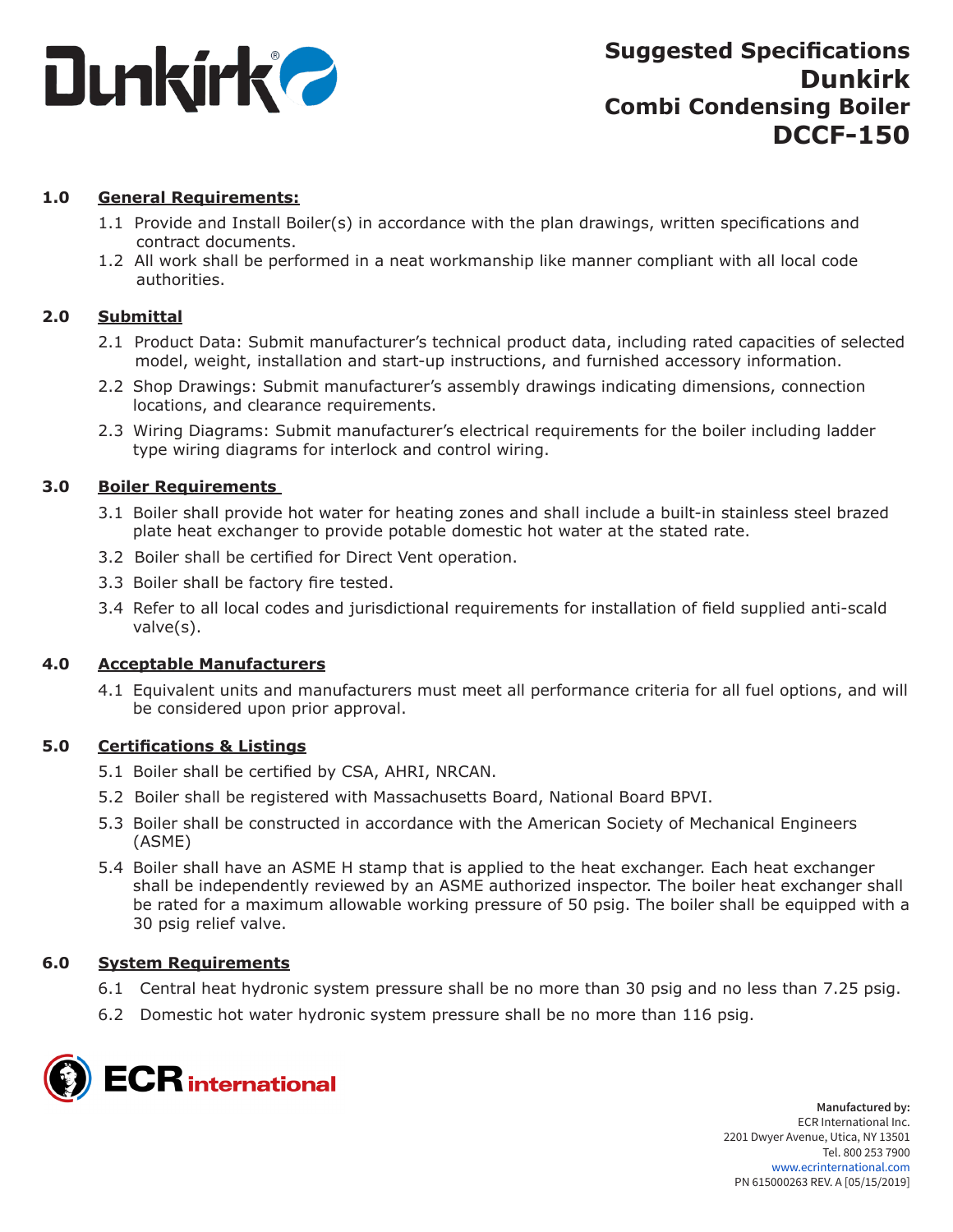

## **7.0 Construction**

- 7.1 Boiler heat exchanger shall be constructed of Iron-Chromium stainless steel parallel tube, encased in a Noryl Resin housing.
- 7.2 Burner Components
	- 7.2.1 Gas valve shall be a modulating valve capable of firing from:
		- 153,000 BTU input down to 22,000 BTU input in Combi mode (7:1 turn down)
		- 125,000 BTU input down to 22,000 BTU input in Heat mode (5.7:1 turn down)
	- 7.2.2 Induced draft blower shall be variable speed and controlled by a PCB.
	- 7.2.3 Burners shall be constructed of Iron-Chromium stainless steel.
	- 7.2.4 Ignition system shall be direct spark with separate flame sensing rod.
	- 7.2.5 Boiler shall include an internal stainless steel brazed plate heat exchanger for potable hot water and an automatic 3 way diverting valve to allow Domestic Hot Water Priority operation.
	- 7.2.6 Boiler shall include: an internal factory installed and wired Boiler Loop Pump, and factory supplied primary secondary manifold.

# **8.0 Control System**

- 8.1 Control system shall be PCB integral controller with LCD digital display that also includes graphic interface.
- 8.2 Control shall be self commissioning, automatically recognizing fuel type (Natural or LP gas), and self calibrating for optimum combustion and efficiency.
- 8.3 Control shall continuously monitor flame signal and automatically adjust the gas valve during normal operation for maximum efficiency.
- 8.4 Control will sense supply water temperature and adjust firing rate of the boiler to deliver amount of heat needed.
- 8.5 Control will sense and display supply water temperature and indicate by icon when boiler is in central heating or domestic water mode.
- 8.6 Control will have Brazed Plate Pre-Heat function. Pre-Heat mode will maintain temperature of brazed plate heat exchanger to speed DHW delivery.
- 8.7 Control can accept wired Outdoor Air sensor and have field adjustable reset curves.
- 8.8 Control displays error codes and diagnostic information.

## **9.0 Combustion Air And Flue Vent Exhaust**

- 9.1 The boiler shall be Direct Vent only, with materials compatible with those standards, and installed as per the manufacturer's written instruction, plan drawings and all applicable code authorities.
- 9.2 The flue gas exhaust shall connect directly to the boiler at the location labeled.